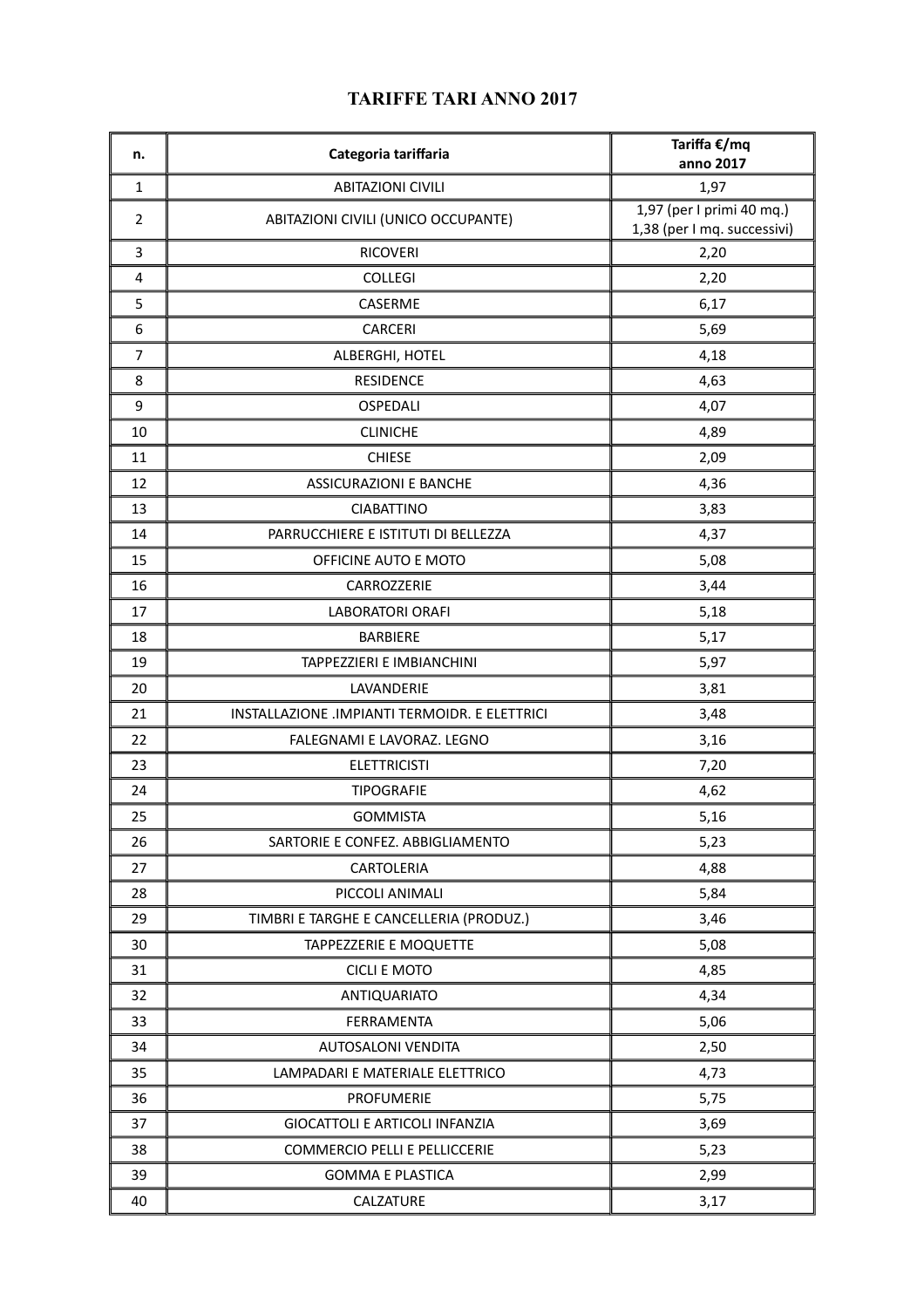| 42<br>4,64<br><b>TABACCAI</b><br>LIBRERIE<br>43<br>3,82<br>44<br>ABBIGLIAMENTO<br>3,07<br><b>TESSUTI ABBIGLIAMENTO</b><br>4,31<br>45<br>46<br><b>BIANCHERIA CASA</b><br>5,08<br>4,31<br>47<br>ACCESSORI AUTO E MOTO<br>48<br>ARREDO CASA E UFFICIO<br>3,71<br>49<br><b>GRANDI MAGAZZINI</b><br>2,77<br>50<br>VALIGERIE, CRAVATTE, GUANTI, ECC.<br>3,58<br>51<br>CASALINGHI<br>3,82<br>52<br><b>MATERIALI EDILI</b><br>5,31<br>53<br><b>ELETTRODOMESTICI</b><br>3,30<br>54<br>SANITARI - ORTOPEDICI<br>4,65<br>55<br>3,99<br><b>GIOIELLERIE</b><br>56<br><b>INGROSSO NON ALIMENTARE</b><br>4,12<br>57<br>4,45<br>ARTICOLI SPORTIVI, ARMI E ART. REGALO<br><b>COLORI E VERNICI</b><br>58<br>3,91<br>59<br>AMBULANTI NON ALIMENTARI<br>8,26<br>60<br>8,89<br>QUADRI, CORNICI<br>61<br><b>FARMACIE</b><br>4,28<br>62<br>4,42<br><b>MERCERIE</b><br>63<br><b>UFFICI PRIVATI</b><br>3,47<br>64<br><b>UFFICI PUBBLICI</b><br>3,15<br>65<br><b>GELATERIE</b><br>5,06<br>66<br><b>BAR TAVOLA FREDDA</b><br>5,75<br>67<br><b>SELF SERVICE</b><br>11,20<br>68<br>RISTORANTI, PIZZERIE, TRATTORIE, PIZZA AL TAGLIO<br>9,91<br>AMBULANTI ALIMENTARI<br>18,82<br>69<br>70<br><b>INGROSSO ALIMENTARE</b><br>4,15<br>SALUMERIE, CIBI COTTI, DROGHERIE<br>71<br>6,70<br>PRODOTTI ITTICI<br>72<br>18,82<br>73<br>ORTOMERCATO (VENDITE)<br>18,82<br>74<br><b>VENDITE CAFFE'</b><br>7,95<br>75<br>9,97<br>PANE, PASTA E PASTICCERIE<br>76<br>MACELLERIE<br>7,71<br>77<br>SUPERMERCATI ALIMENTARI<br>13,94<br>78<br>POLLERIE<br>6,80<br>79<br>18,82<br><b>FRUTTIVENDOLI</b><br>80<br>VINI E BEVANDE INGROSSO E DETTAGLIO<br>9,97<br>81<br>SURGELATI<br>4,77<br>82<br>LATTERIE E COMMERCIO CASEARI<br>5,42<br>83<br><b>FIORI E PIANTE</b><br>10,84<br>84<br>SCUOLE MATERNE, ELEMENTARI, MEDIE E SUPERIORI<br>2,09 | 41 | <b>CINE E FOTO</b> | 3,32 |
|---------------------------------------------------------------------------------------------------------------------------------------------------------------------------------------------------------------------------------------------------------------------------------------------------------------------------------------------------------------------------------------------------------------------------------------------------------------------------------------------------------------------------------------------------------------------------------------------------------------------------------------------------------------------------------------------------------------------------------------------------------------------------------------------------------------------------------------------------------------------------------------------------------------------------------------------------------------------------------------------------------------------------------------------------------------------------------------------------------------------------------------------------------------------------------------------------------------------------------------------------------------------------------------------------------------------------------------------------------------------------------------------------------------------------------------------------------------------------------------------------------------------------------------------------------------------------------------------------------------------------------------------------------------------------------------------------------------------------------------------------------------------------------------------|----|--------------------|------|
|                                                                                                                                                                                                                                                                                                                                                                                                                                                                                                                                                                                                                                                                                                                                                                                                                                                                                                                                                                                                                                                                                                                                                                                                                                                                                                                                                                                                                                                                                                                                                                                                                                                                                                                                                                                             |    |                    |      |
|                                                                                                                                                                                                                                                                                                                                                                                                                                                                                                                                                                                                                                                                                                                                                                                                                                                                                                                                                                                                                                                                                                                                                                                                                                                                                                                                                                                                                                                                                                                                                                                                                                                                                                                                                                                             |    |                    |      |
|                                                                                                                                                                                                                                                                                                                                                                                                                                                                                                                                                                                                                                                                                                                                                                                                                                                                                                                                                                                                                                                                                                                                                                                                                                                                                                                                                                                                                                                                                                                                                                                                                                                                                                                                                                                             |    |                    |      |
|                                                                                                                                                                                                                                                                                                                                                                                                                                                                                                                                                                                                                                                                                                                                                                                                                                                                                                                                                                                                                                                                                                                                                                                                                                                                                                                                                                                                                                                                                                                                                                                                                                                                                                                                                                                             |    |                    |      |
|                                                                                                                                                                                                                                                                                                                                                                                                                                                                                                                                                                                                                                                                                                                                                                                                                                                                                                                                                                                                                                                                                                                                                                                                                                                                                                                                                                                                                                                                                                                                                                                                                                                                                                                                                                                             |    |                    |      |
|                                                                                                                                                                                                                                                                                                                                                                                                                                                                                                                                                                                                                                                                                                                                                                                                                                                                                                                                                                                                                                                                                                                                                                                                                                                                                                                                                                                                                                                                                                                                                                                                                                                                                                                                                                                             |    |                    |      |
|                                                                                                                                                                                                                                                                                                                                                                                                                                                                                                                                                                                                                                                                                                                                                                                                                                                                                                                                                                                                                                                                                                                                                                                                                                                                                                                                                                                                                                                                                                                                                                                                                                                                                                                                                                                             |    |                    |      |
|                                                                                                                                                                                                                                                                                                                                                                                                                                                                                                                                                                                                                                                                                                                                                                                                                                                                                                                                                                                                                                                                                                                                                                                                                                                                                                                                                                                                                                                                                                                                                                                                                                                                                                                                                                                             |    |                    |      |
|                                                                                                                                                                                                                                                                                                                                                                                                                                                                                                                                                                                                                                                                                                                                                                                                                                                                                                                                                                                                                                                                                                                                                                                                                                                                                                                                                                                                                                                                                                                                                                                                                                                                                                                                                                                             |    |                    |      |
|                                                                                                                                                                                                                                                                                                                                                                                                                                                                                                                                                                                                                                                                                                                                                                                                                                                                                                                                                                                                                                                                                                                                                                                                                                                                                                                                                                                                                                                                                                                                                                                                                                                                                                                                                                                             |    |                    |      |
|                                                                                                                                                                                                                                                                                                                                                                                                                                                                                                                                                                                                                                                                                                                                                                                                                                                                                                                                                                                                                                                                                                                                                                                                                                                                                                                                                                                                                                                                                                                                                                                                                                                                                                                                                                                             |    |                    |      |
|                                                                                                                                                                                                                                                                                                                                                                                                                                                                                                                                                                                                                                                                                                                                                                                                                                                                                                                                                                                                                                                                                                                                                                                                                                                                                                                                                                                                                                                                                                                                                                                                                                                                                                                                                                                             |    |                    |      |
|                                                                                                                                                                                                                                                                                                                                                                                                                                                                                                                                                                                                                                                                                                                                                                                                                                                                                                                                                                                                                                                                                                                                                                                                                                                                                                                                                                                                                                                                                                                                                                                                                                                                                                                                                                                             |    |                    |      |
|                                                                                                                                                                                                                                                                                                                                                                                                                                                                                                                                                                                                                                                                                                                                                                                                                                                                                                                                                                                                                                                                                                                                                                                                                                                                                                                                                                                                                                                                                                                                                                                                                                                                                                                                                                                             |    |                    |      |
|                                                                                                                                                                                                                                                                                                                                                                                                                                                                                                                                                                                                                                                                                                                                                                                                                                                                                                                                                                                                                                                                                                                                                                                                                                                                                                                                                                                                                                                                                                                                                                                                                                                                                                                                                                                             |    |                    |      |
|                                                                                                                                                                                                                                                                                                                                                                                                                                                                                                                                                                                                                                                                                                                                                                                                                                                                                                                                                                                                                                                                                                                                                                                                                                                                                                                                                                                                                                                                                                                                                                                                                                                                                                                                                                                             |    |                    |      |
|                                                                                                                                                                                                                                                                                                                                                                                                                                                                                                                                                                                                                                                                                                                                                                                                                                                                                                                                                                                                                                                                                                                                                                                                                                                                                                                                                                                                                                                                                                                                                                                                                                                                                                                                                                                             |    |                    |      |
|                                                                                                                                                                                                                                                                                                                                                                                                                                                                                                                                                                                                                                                                                                                                                                                                                                                                                                                                                                                                                                                                                                                                                                                                                                                                                                                                                                                                                                                                                                                                                                                                                                                                                                                                                                                             |    |                    |      |
|                                                                                                                                                                                                                                                                                                                                                                                                                                                                                                                                                                                                                                                                                                                                                                                                                                                                                                                                                                                                                                                                                                                                                                                                                                                                                                                                                                                                                                                                                                                                                                                                                                                                                                                                                                                             |    |                    |      |
|                                                                                                                                                                                                                                                                                                                                                                                                                                                                                                                                                                                                                                                                                                                                                                                                                                                                                                                                                                                                                                                                                                                                                                                                                                                                                                                                                                                                                                                                                                                                                                                                                                                                                                                                                                                             |    |                    |      |
|                                                                                                                                                                                                                                                                                                                                                                                                                                                                                                                                                                                                                                                                                                                                                                                                                                                                                                                                                                                                                                                                                                                                                                                                                                                                                                                                                                                                                                                                                                                                                                                                                                                                                                                                                                                             |    |                    |      |
|                                                                                                                                                                                                                                                                                                                                                                                                                                                                                                                                                                                                                                                                                                                                                                                                                                                                                                                                                                                                                                                                                                                                                                                                                                                                                                                                                                                                                                                                                                                                                                                                                                                                                                                                                                                             |    |                    |      |
|                                                                                                                                                                                                                                                                                                                                                                                                                                                                                                                                                                                                                                                                                                                                                                                                                                                                                                                                                                                                                                                                                                                                                                                                                                                                                                                                                                                                                                                                                                                                                                                                                                                                                                                                                                                             |    |                    |      |
|                                                                                                                                                                                                                                                                                                                                                                                                                                                                                                                                                                                                                                                                                                                                                                                                                                                                                                                                                                                                                                                                                                                                                                                                                                                                                                                                                                                                                                                                                                                                                                                                                                                                                                                                                                                             |    |                    |      |
|                                                                                                                                                                                                                                                                                                                                                                                                                                                                                                                                                                                                                                                                                                                                                                                                                                                                                                                                                                                                                                                                                                                                                                                                                                                                                                                                                                                                                                                                                                                                                                                                                                                                                                                                                                                             |    |                    |      |
|                                                                                                                                                                                                                                                                                                                                                                                                                                                                                                                                                                                                                                                                                                                                                                                                                                                                                                                                                                                                                                                                                                                                                                                                                                                                                                                                                                                                                                                                                                                                                                                                                                                                                                                                                                                             |    |                    |      |
|                                                                                                                                                                                                                                                                                                                                                                                                                                                                                                                                                                                                                                                                                                                                                                                                                                                                                                                                                                                                                                                                                                                                                                                                                                                                                                                                                                                                                                                                                                                                                                                                                                                                                                                                                                                             |    |                    |      |
|                                                                                                                                                                                                                                                                                                                                                                                                                                                                                                                                                                                                                                                                                                                                                                                                                                                                                                                                                                                                                                                                                                                                                                                                                                                                                                                                                                                                                                                                                                                                                                                                                                                                                                                                                                                             |    |                    |      |
|                                                                                                                                                                                                                                                                                                                                                                                                                                                                                                                                                                                                                                                                                                                                                                                                                                                                                                                                                                                                                                                                                                                                                                                                                                                                                                                                                                                                                                                                                                                                                                                                                                                                                                                                                                                             |    |                    |      |
|                                                                                                                                                                                                                                                                                                                                                                                                                                                                                                                                                                                                                                                                                                                                                                                                                                                                                                                                                                                                                                                                                                                                                                                                                                                                                                                                                                                                                                                                                                                                                                                                                                                                                                                                                                                             |    |                    |      |
|                                                                                                                                                                                                                                                                                                                                                                                                                                                                                                                                                                                                                                                                                                                                                                                                                                                                                                                                                                                                                                                                                                                                                                                                                                                                                                                                                                                                                                                                                                                                                                                                                                                                                                                                                                                             |    |                    |      |
|                                                                                                                                                                                                                                                                                                                                                                                                                                                                                                                                                                                                                                                                                                                                                                                                                                                                                                                                                                                                                                                                                                                                                                                                                                                                                                                                                                                                                                                                                                                                                                                                                                                                                                                                                                                             |    |                    |      |
|                                                                                                                                                                                                                                                                                                                                                                                                                                                                                                                                                                                                                                                                                                                                                                                                                                                                                                                                                                                                                                                                                                                                                                                                                                                                                                                                                                                                                                                                                                                                                                                                                                                                                                                                                                                             |    |                    |      |
|                                                                                                                                                                                                                                                                                                                                                                                                                                                                                                                                                                                                                                                                                                                                                                                                                                                                                                                                                                                                                                                                                                                                                                                                                                                                                                                                                                                                                                                                                                                                                                                                                                                                                                                                                                                             |    |                    |      |
|                                                                                                                                                                                                                                                                                                                                                                                                                                                                                                                                                                                                                                                                                                                                                                                                                                                                                                                                                                                                                                                                                                                                                                                                                                                                                                                                                                                                                                                                                                                                                                                                                                                                                                                                                                                             |    |                    |      |
|                                                                                                                                                                                                                                                                                                                                                                                                                                                                                                                                                                                                                                                                                                                                                                                                                                                                                                                                                                                                                                                                                                                                                                                                                                                                                                                                                                                                                                                                                                                                                                                                                                                                                                                                                                                             |    |                    |      |
|                                                                                                                                                                                                                                                                                                                                                                                                                                                                                                                                                                                                                                                                                                                                                                                                                                                                                                                                                                                                                                                                                                                                                                                                                                                                                                                                                                                                                                                                                                                                                                                                                                                                                                                                                                                             |    |                    |      |
|                                                                                                                                                                                                                                                                                                                                                                                                                                                                                                                                                                                                                                                                                                                                                                                                                                                                                                                                                                                                                                                                                                                                                                                                                                                                                                                                                                                                                                                                                                                                                                                                                                                                                                                                                                                             |    |                    |      |
|                                                                                                                                                                                                                                                                                                                                                                                                                                                                                                                                                                                                                                                                                                                                                                                                                                                                                                                                                                                                                                                                                                                                                                                                                                                                                                                                                                                                                                                                                                                                                                                                                                                                                                                                                                                             |    |                    |      |
|                                                                                                                                                                                                                                                                                                                                                                                                                                                                                                                                                                                                                                                                                                                                                                                                                                                                                                                                                                                                                                                                                                                                                                                                                                                                                                                                                                                                                                                                                                                                                                                                                                                                                                                                                                                             |    |                    |      |
|                                                                                                                                                                                                                                                                                                                                                                                                                                                                                                                                                                                                                                                                                                                                                                                                                                                                                                                                                                                                                                                                                                                                                                                                                                                                                                                                                                                                                                                                                                                                                                                                                                                                                                                                                                                             |    |                    |      |
|                                                                                                                                                                                                                                                                                                                                                                                                                                                                                                                                                                                                                                                                                                                                                                                                                                                                                                                                                                                                                                                                                                                                                                                                                                                                                                                                                                                                                                                                                                                                                                                                                                                                                                                                                                                             |    |                    |      |
|                                                                                                                                                                                                                                                                                                                                                                                                                                                                                                                                                                                                                                                                                                                                                                                                                                                                                                                                                                                                                                                                                                                                                                                                                                                                                                                                                                                                                                                                                                                                                                                                                                                                                                                                                                                             |    |                    |      |